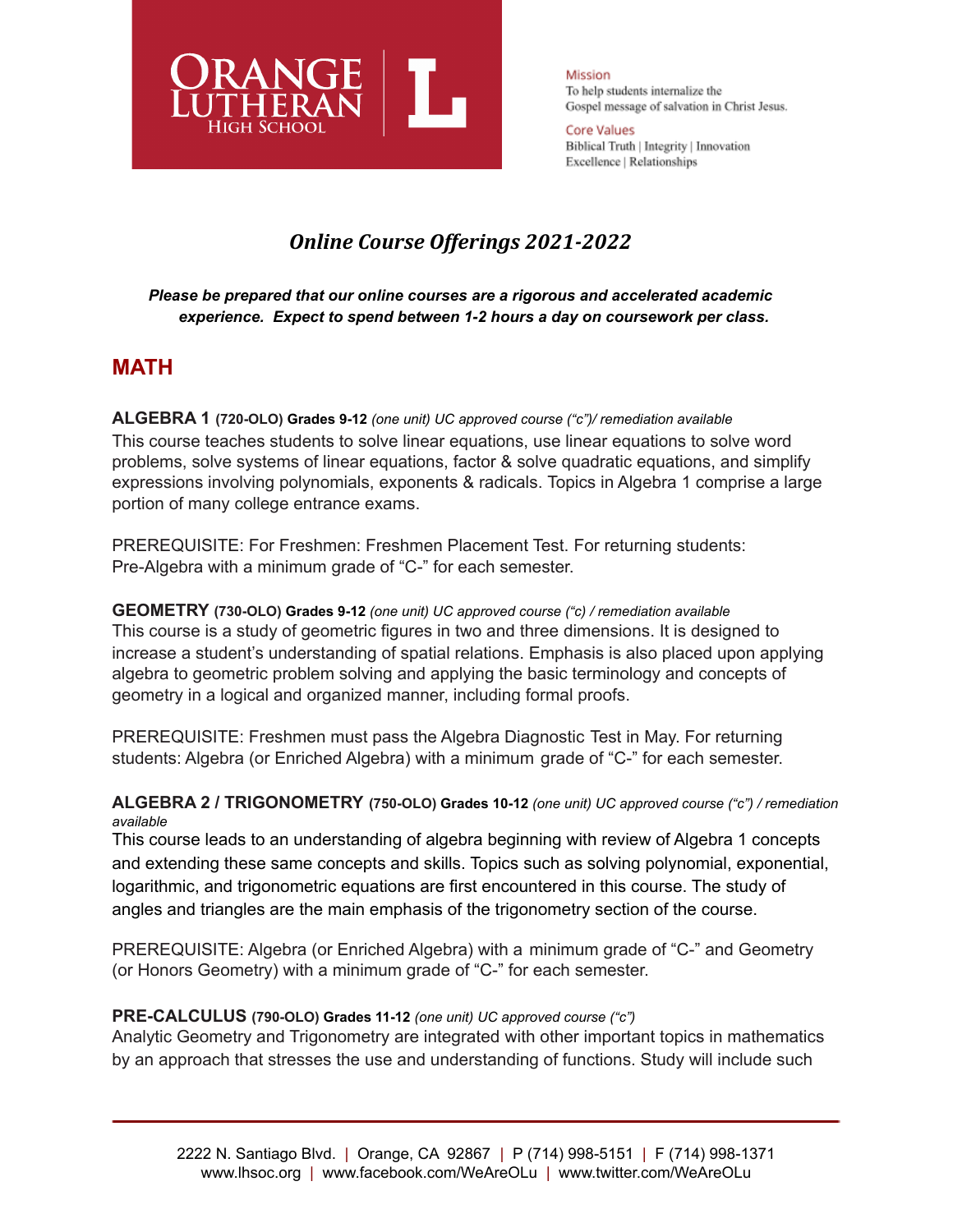topics as rational and irrational numbers, vectors, polar coordinates, sequences and series, matrices, and probability.

PREREQUISITE: Algebra 2/Trigonometry with a minimum grade of "B-" or Honors Algebra 2/Trigonometry with a minimum grade of "C-" for each semester.

# **INTRODUCTION TO FINITE MATHEMATICS (775-OLO) Grades 11-12** *(one unit) UC approved*

*course ("c)* This course emphasizes application and problem solving. Students will engage in the study of systems of numeration, finance, probability, apportionment, and statistics. This course provides students with a clearer understanding of many basic mathematical skills used in business, economics, health and social sciences. It will help prepare students for a college level liberal arts mathematics course.

PREREQUISITE: Algebra 2/Trigonometry with a minimum grade of "C-" or Honors Algebra 2/Trigonometry with a minimum grade of "D-" or Pre-Calculus with a minimum grade of "C-" or Honors Pre-Calculus with a minimum grade of "D-".

# **P.E. AND HEALTH**

## **HEALTH EDUCATION (5201-OLO) GRADES 9-12** *(one half-unit) Required*

The emphasis is on wellness and a positive life style. In addition, studies will include units on personal identity, personality types, human sexuality, relationships and family roles, alcohol, tobacco, drugs, nutrition, and sexually transmitted diseases (STD's).

PREREQUISITE: None.

## **FOUNDATIONS OF FITNESS (5203-OLO) GRADES 9-12** *(one half-unit)*

The emphasis of this course is on physical fitness through active living. In addition, studies will include units on cardiorespiratory fitness, muscular fitness, flexibility, designing a personal fitness program, body composition, maintaining a healthy body weight, and incorporating fitness throughout various stages of life.

PREREQUISITE: None.

## **PERSONAL NUTRITION** (**5204-OLO) GRADES 9-12** *(one half-unit)*

The emphasis of this course is on nutrition and healthy eating as a way of life. In addition, the course will include units of study on the importance of having a nutritionally balanced diet, dieting and nutrition myths vs. facts, designing a personal nutrition plan, achieving a healthy body image, and incorporating nutrition throughout the various stages/phases of life.

PREREQUISITE: None.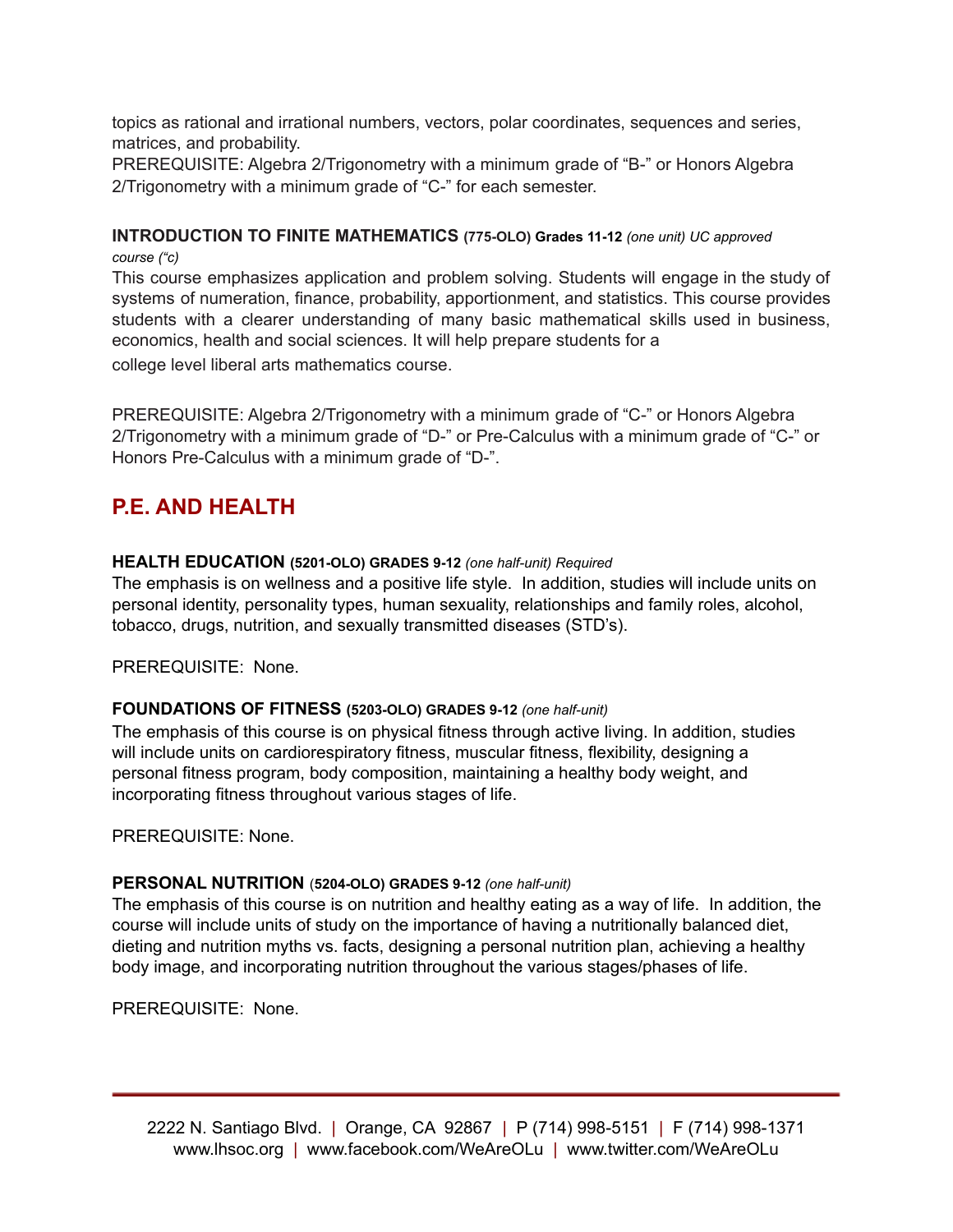## **SPORTS AND ACTIVITIES (5205-OLO) Grades 9-12** *(one half-unit)*

This course will emphasize the importance of physical sports/activities in reaching and maintaining a healthy/active lifestyle. The course will include an overview of the physical benefits, as well as, the basic skills that are needed for various team/individual sports and activities. Students will set personal/individual fitness goals and be able to experience what sports/activities will help them to achieve these goals, both now and as their physical needs change.

PREREQUISITE: None.

#### **INDEPENDENT STUDY PE (5206-OLO) Grades 9-12** *(one half-unit)*

May be repeated for credit. The Independent Study Physical Education course is designed for students who are already participating in a committed, sustained, and organized approved physical activity pursuit. Examples include competitive ice skating, gymnastics, crew, horseback riding, hockey, or ballet. Students may petition to take Independent Study PE. All applications for P.E.- Independent Study must be signed by the student's counselor, and Independent Study Facilitator prior to the beginning of the semester. All independent study activities must be monitored, supervised and verified by a qualified instructor, coach, or trainer. Students will receive Credit or No Credit for the class.

PREREQUISITE: Completion of Health

## **SCIENCE**

#### **BIOLOGY (820-OLO) GRADES 9-12** *(one unit)* UC approved course ("d")

This course focuses on the relationships between living organisms and their environment. Similarities and differences between all organisms, from simple to complex are examined. Additionally, recent developments in molecular biology and biotechnology are presented. Specific topics and activities for the first semester include study of population dynamics, online dissection of a plasma membrane exploration of bioenergetics, examination of the cellular basis of inheritance, application of Mendel's rules, and research of evolution. Learning methodology includes assigned reading lectures, discussion responses, high frequency online interaction with classmates and introspective learning summaries. This course includes a wet lab component that will take place in a high school laboratory setting and is designed for the student who is able to handle the rigor of a semester in 8 weeks.

PREREQUISITE: Freshman placement test.

#### **CHEMISTRY (830 and 831-OLO) Grades 10-12** *(one unit) UC approved course ("d")*

This subject provides a study of matter and the changes that occur in it. Physical and chemical changes are identified. Energy relationships are studied and interpreted. Emphasis is given to interpreting the behavior of atoms and molecules based upon what students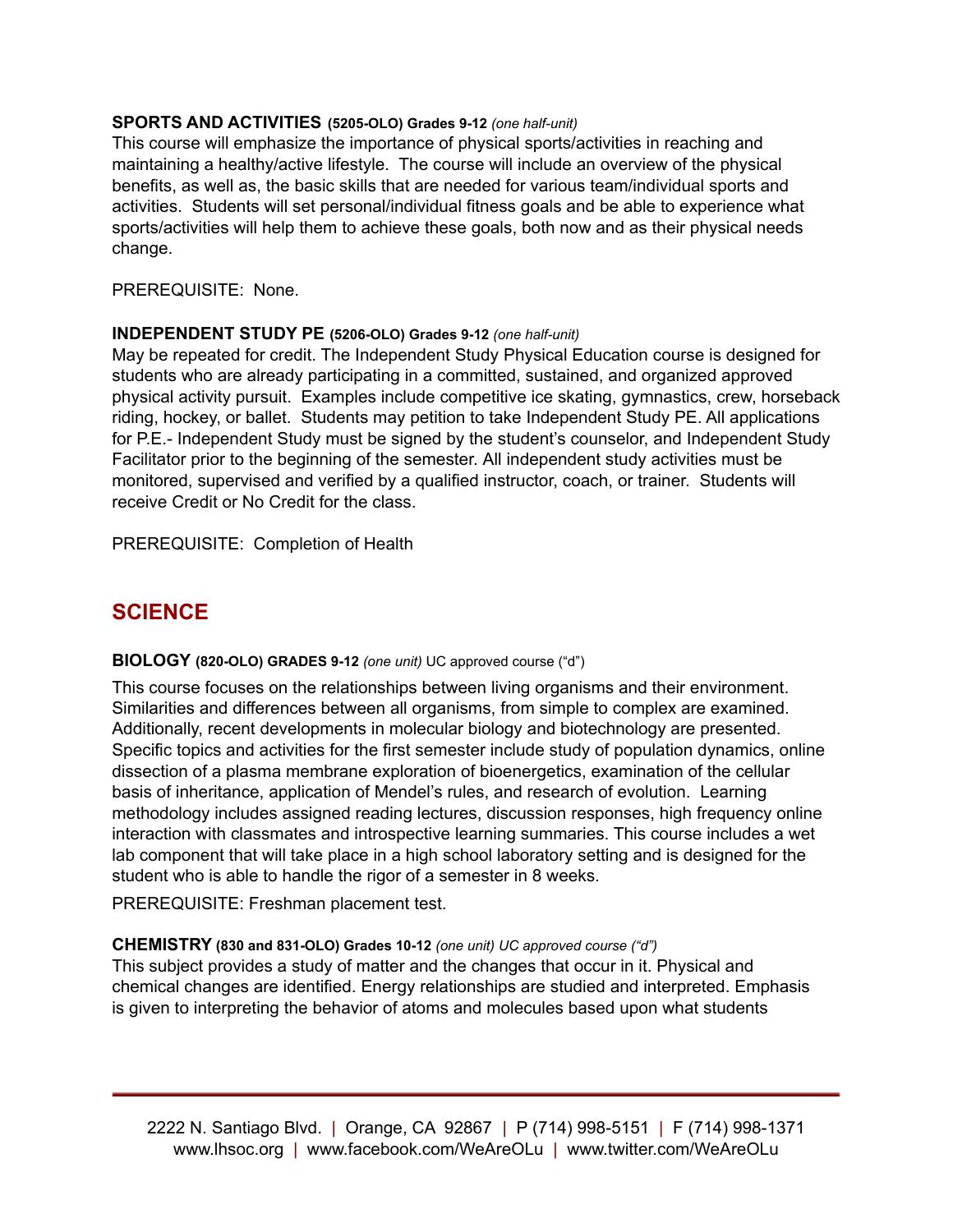observe in the laboratory. Formula and equation writing follows an understanding of the changes that are being described.

PREREQUISITES: Biology with a minimum grade of "C-" or (H) Biology with a minimum grade of "C-" and Algebra, Enriched Algebra, Geometry or (H) Geometry with a minimum grade of "C-" for each semester. Students with a "C-"in Algebra 1 or Enriched Algebra 1 need approval of the Instructor and Department Chair.

### **ASTRONOMY (0840-OLO) Grades 10-12** *(one half-unit) UC approved elective course ("g")*

Astronomy is a science elective designed for students with an interest in learning more about the sky. Astronomy includes a study of the moon, planets, and stars, as well as an examination of the instruments used in modern astronomy.

PREREQUISITE: Chemistry.

**GEOLOGY (0841-OLO) Grades 10-12** *(one half-unit) UC approved elective course ("g")*

Geology is a science elective designed for students with an interest in learning more about the earth. Geology involves the study of important mineral and rock types, the learning of skills involved in interpreting geological maps, and the study of the continental drift theory.

PREREQUISITE: Chemistry.

**DIGITAL INFORMATION TECHNOLOGY (990- OLO) Grades 9-12** (one unit) *UC approved course ("g")* This exciting course provides you with the foundational skills needed for future careers in a variety of technological fields. You'll explore emerging technologies, digital design, Microsoft Office online applications, operating systems, and much more! Learn your strengths and how they relate to potential career opportunities.

PREREQUISITE: None.

**FOUNDATIONS OF PROGRAMMING (940- OLO) Grades 9-12** (one unit) *UC approved course ("g")* Foundations of Programming will teach students the fundamentals of programming using the computer language Python. The course provides students with the concepts, techniques, and processes associated with computer programming and software development. Students will also explore the many programming career opportunities available in this high-demand field.

PREREQUISITE: None.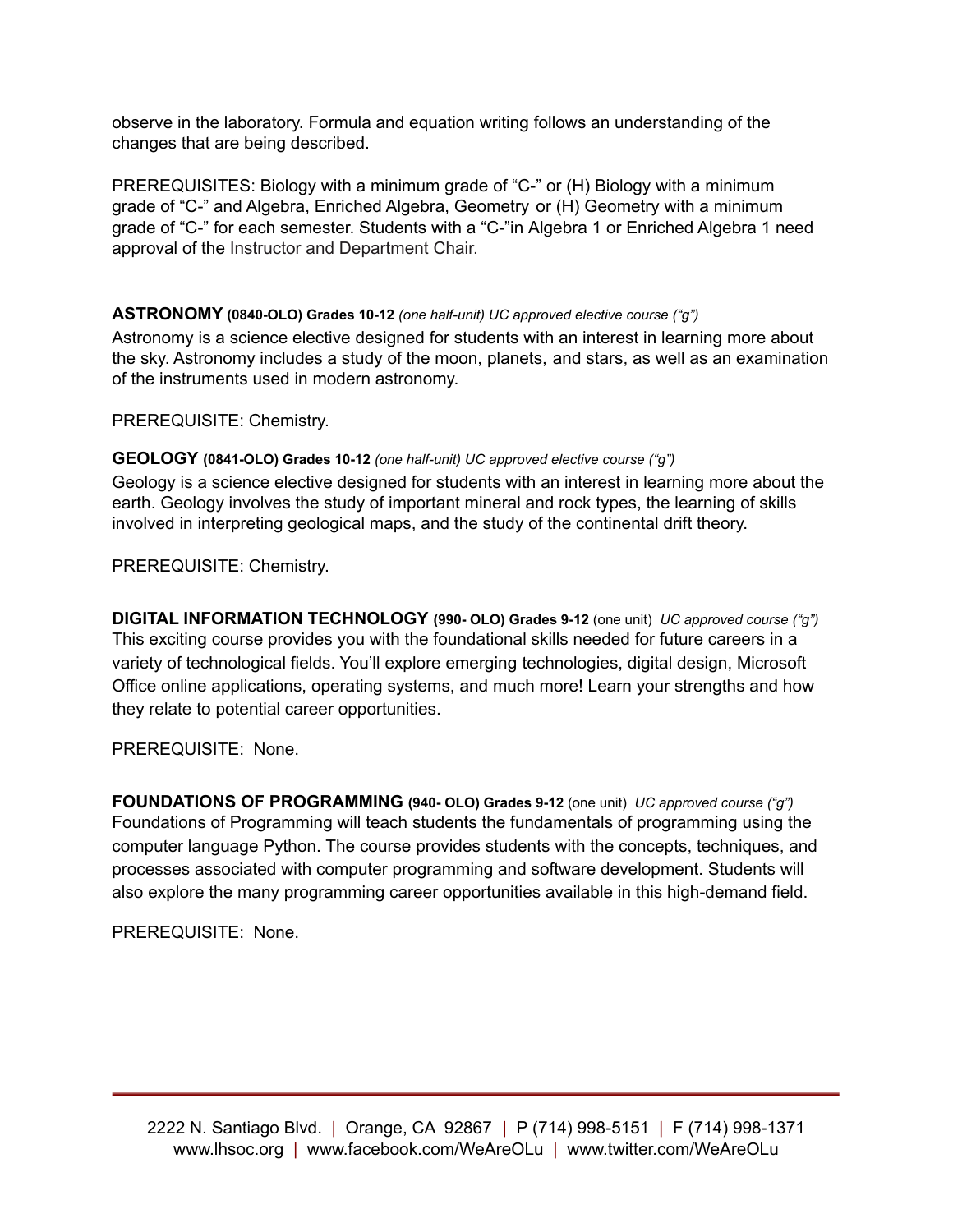**AP COMPUTER SCIENCE A (950- OLO) Grades 10-12** *(one unit) UC approved course ("g")* The AP Computer Science A course is an introductory computer science course. A large part of the course involves developing the skills to write programs or parts of programs that correctly solve specific problems. The course also emphasizes the design issues that make programs understandable, adaptable, and when appropriate, reusable. At the same time, the development of useful computer programs and classes is used as a context for introducing other important concepts in computer science, including the development and analysis of algorithms, the development and use of fundamental data structures, and the study of standard algorithms and typical applications. In addition, an understanding of the basic hardware and software components of computer systems and the responsible use of these systems are integral parts of the course

RECOMMENDED: Completion of Foundations of Programming or Computer Science. AP Exam Fee: \$94.00 All students enrolled in AP courses are expected to take the AP Exam.

# **SOCIAL STUDIES**

**WORLD HISTORY (510-OLO) Grades 9-10 OLO** *(one unit) UC approved course ("a")* This course includes a brief review of medieval history followed by in-depth examinations of the Renaissance and Reformation, the rise of democratic ideas, the history of world revolutions, the development of imperialism, the impact of the World Wars, and the presence of nationalism in the contemporary world. Each unit utilizes a variety of materials and has an emphasis on geographical relationships.

## PREREQUISITE: None

**U. S. HISTORY (520-OLO) Grades 10-11 OLO** *(one unit) UC approved course ("a")*

This course includes the study of the political, social, economic, and geographic development of the United States from the colonial days to the present. Emphasis is placed on the personalities that helped shape this nation and on the origins of current political elements. Current events and world issues are discussed throughout the year, and special emphasis is placed on helping students develop a cultural understanding of the nation.

## PREREQUISITE: World History

**AMERICAN GOVERNMENT (530-OLO) Grades 12 OLO** *(one half-unit) UC approved course ("a") \** This course is designed as an introduction to American Government. Federal, state, & local organization and operation of the legislative, executive, and judicial branches are the main theme of this course.

*\*NOTE: To satisfy UC requirements for the "a" requirement, it is recommended that this class is taken during the same year with Economics.*

2222 N. Santiago Blvd. | Orange, CA 92867 | P (714) 998-5151 | F (714) 998-1371 www.lhsoc.org | www.facebook.com/WeAreOLu | www.twitter.com/WeAreOLu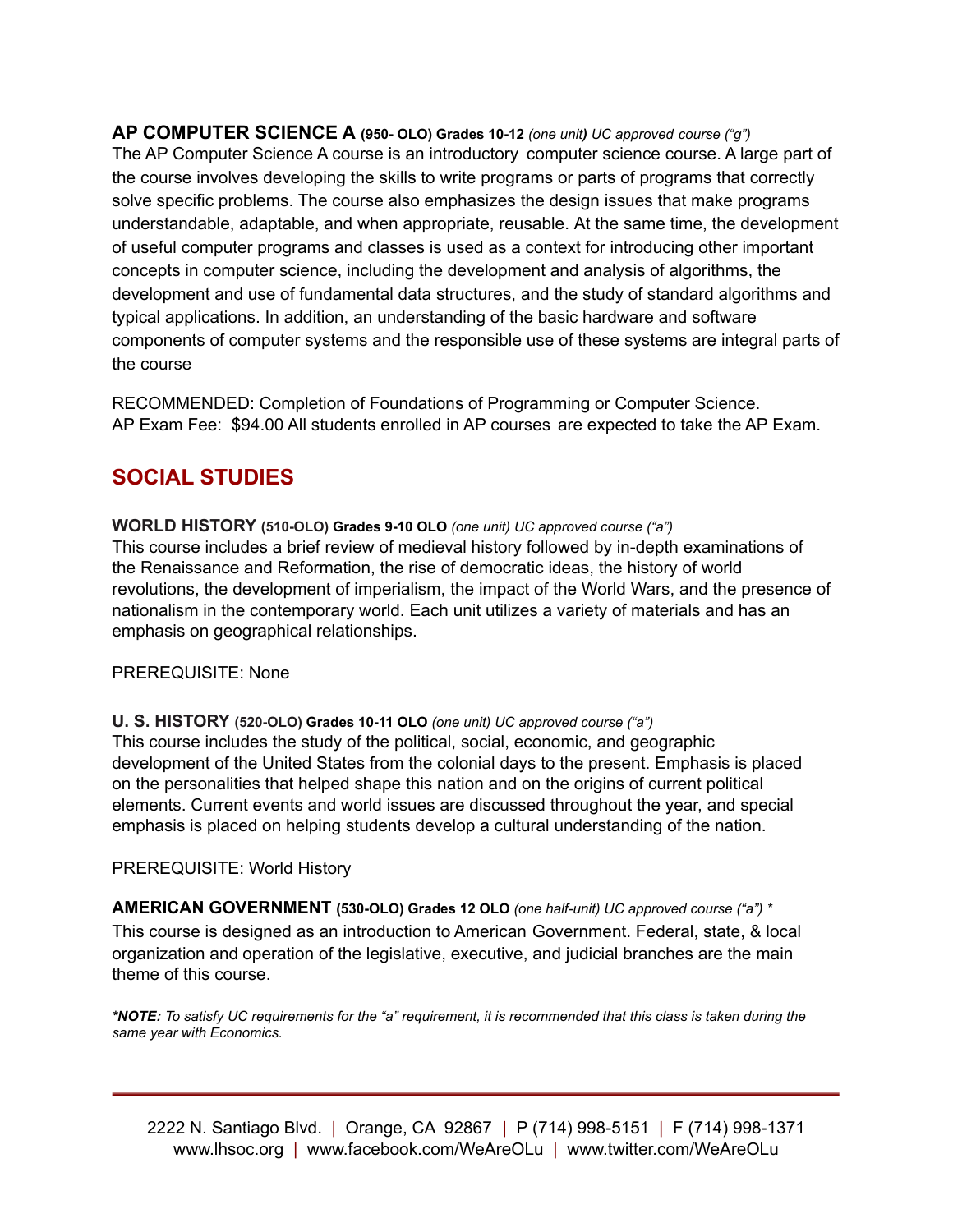#### PREREQUISITE: U.S. History

#### **ECONOMICS (531-OLO) Grade 12** *(one half-unit) UC approved course ("g")*

Economics is the systematic study of man's effort to satisfy his wants by securing goods and services from the scarcity of nature. The high school economics course is an introduction to the essential concepts, principles, values and methods of economic analysis and their application to the modern world.

*\*NOTE*: *To satisfy UC requirements for the "a" requirement, it is recommended that this class is taken during the same year with American Government.* PREREQUISITE: U.S. History

**AP AMERICAN GOVERNMENT & POLITICS (590-OLO) Grade 12** *(one half-unit) UC approved course ("a") \**

AP American Government will be taught as a college level course designed to give students a critical perspective on government and politics in the United States. The course involves the study of general concepts and facts about the American government that can be directly applied to the present day political atmosphere. The course is designed to help students prepare for the Advanced Placement Examination for American Government and Politics offered by Educational Testing Services in the spring. All students enrolled in this class will pay for and take the AP Exam.

*\*NOTE: To satisfy UC requirements for the "a" requirement, it is recommended that this class is taken during the same year with AP Macroeconomics*

PREREQUISITE: A final grade of "B-" or higher in AP U.S. History, or an "A-" or higher in U.S. History, both semesters.

FEE: \$94.00 fee to take the Advanced Placement exam. All students enrolled in AP courses are expected to take the AP Exam.

**AP MACROECONOMICS (537-OLO) Grade 12** *(one half-unit) UC approved course ("g") \**

You have been called upon to assist the leader of the Macro Islands who is running for reelection next year. The economy is in shambles, and you need to come up with some feasible solutions. This will not only help the people of the Macro Islands but will also ensure a victory for your employer. You were hired over the Internet and received a first-class ticket to the Macro Islands where you can learn first-hand about the situation. You arrive at Pineapple Airport in the middle of the day and are met by a man with a briefcase who is holding a sign with your name on it. You approach the man and introduce yourself. "I'm Mr. Scarcity," he says. "I'll be your guide as you learn about the economic situation of the islands. You need to learn everything you can about both macroeconomics and our Macro Islands for your presentation to our island leader in May." (Your AP Exam.)

*\*NOTE*: *To satisfy UC requirements for the "a" requirement, it is recommended that this class is taken during the same year with AP American Government and Politics.*

2222 N. Santiago Blvd. | Orange, CA 92867 | P (714) 998-5151 | F (714) 998-1371 www.lhsoc.org | www.facebook.com/WeAreOLu | www.twitter.com/WeAreOLu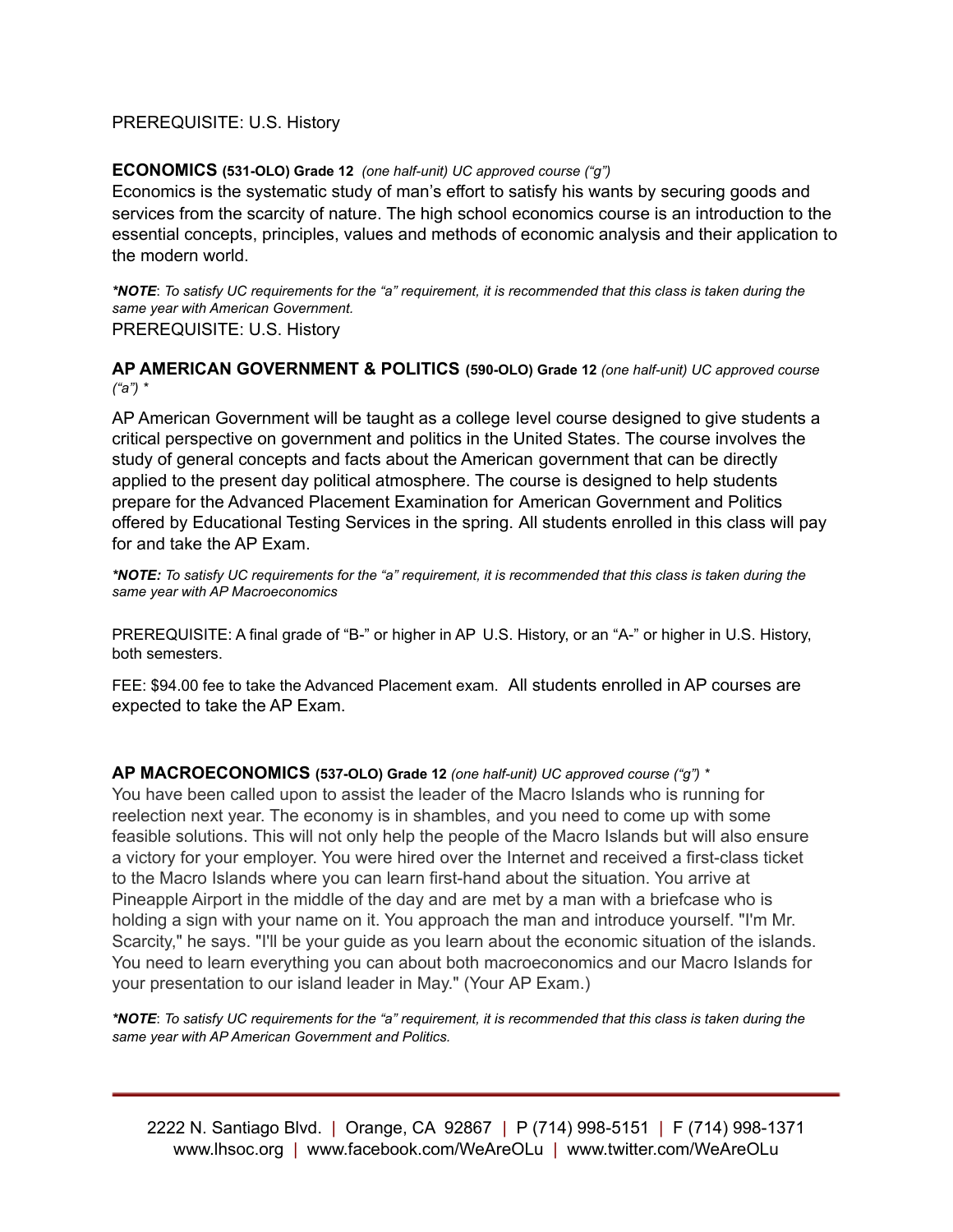PREREQUISITE: A final grade of "B-" or higher in AP U.S. History, or an "A-" or higher in U.S. History, both semesters.

FEE: \$94.00 fee to take the Advanced Placement exam. All students enrolled in AP courses are expected to take the AP Exam.

### **PSYCHOLOGY (540-OLO) Grades 11-12** *(one unit) UC approved course ("g")*

This course explores the basic psychological concepts of human and animal behavior in such areas as learning motivation, perception, growth and development, personality, and social behavior. Important historical psychological theories will be introduced and analyzed. The course is academically challenging, designed for advanced college bound students.

PREREQUISITE: Students must earn a 75% or better in both semesters of previous Social Science course.

## **ENGLISH**

#### **INTRODUCTION TO LITERATURE/COMPOSITION (610-OLO) Grade 9** *(one*

#### *unit) UC approved course ("b)*

The purpose of this course is to develop fundamental English skills. Students will study the correct usage of language through grammar and mechanics of writing. In addition, introductory literary units including the short story, the novel, and poetry will be studied. Vocabulary study and development of writing skills form an integral part of the program.

PREREQUISITE: Freshman placement test

## **AMERICAN LITERATURE/COMPOSITION (620-OLO) Grades 10-12** *(one unit)*

#### *UC approved course ("b") / remediation available*

This course includes a comprehensive study of American literature incorporating developmental, canonical and modern reading. In addition, the course further develops vocabulary and writing skills through formal essays, a topical research paper, and a variety of creative and analytical writing experiences. A review of the grammar and mechanics introduced in English 1 will be part of the curriculum.

PREREQUISITE: Completion of Intro to Lit/Comp

## **BRITISH LITERATURE/COMPOSITION (630-OLO) Grades 10-12** *(one unit) UC*

#### *approved course ("b") / remediation available*

This course is designed to develop and refine skills in writing, grammar, and vocabulary building. Particular emphasis is placed on the study of British literature by reading assignments of classical British works. Students who complete English 3 with a grade of an "A-" or better,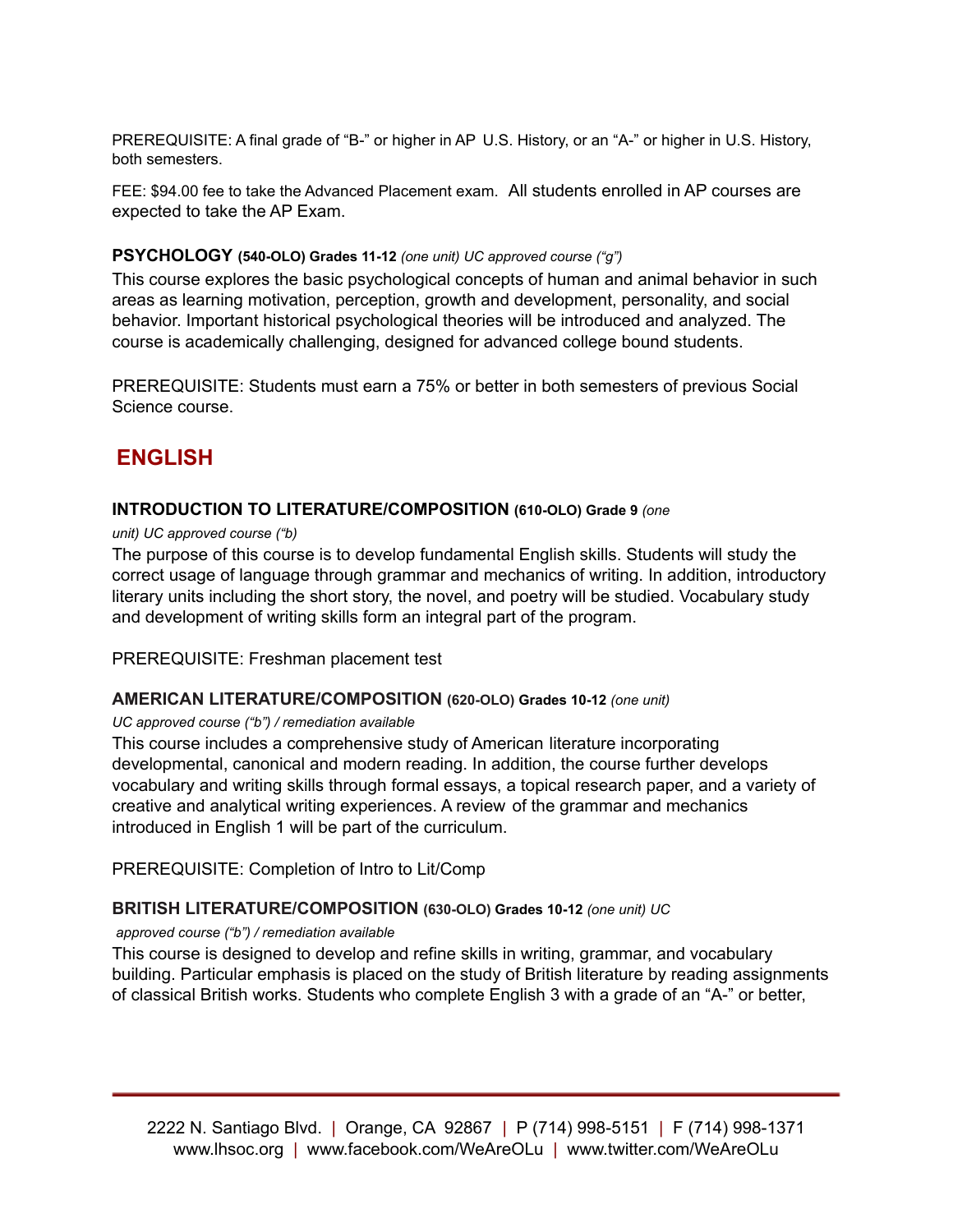and receive approval of the Instructor, will be eligible to take AP English courses whether they are a junior or senior.

## PREREQUISITE: Completion of American Lit/comp

**WORLD LITERATURE/COMPOSITION (640-OLO) Grades 11-12** *(one unit) UC approved course ("b")* This course is designed to prepare students for college level English. Major literary works are drawn from around the world and studied in thematic context of Christianity, history, culture, and modern society. Composition includes analytical essays, a college application essay, and a major research paper.

## PREREQUISITE: Completion of British Lit/Comp

## **WRITING EXPERIENCE (680-OLO) Grades 11-12** *(one unit) UC approved course ("b")*

This course of study includes writing for the college-bound student, as well as those who aspire to grow in their writing abilities. In a writing workshop, the students will analyze and develop individual writing skills with an emphasis on expository and creative forms as well as a focus on grammar. The students will be encouraged to publish their works.

## PREREQUISITE: Completion of British Lit/Comp

## **AP ENGLISH LITERATURE/COMPOSITION (691-OLO) Grades 11-12** *(one unit) UC approved*

#### *course ("b")*

AP English Literature/Composition allows the student to work and progress in a literature curriculum at a college or university level. The course, consistent with Advanced Placement guidelines, will facilitate the student's efforts on the Advanced Placement English Literature and Composition test offered in the spring. The curriculum closely examines highly regarded texts written originally in the English language. Forms studied will include drama, poetry, and prose. Students will read, discuss, and analyze major authors. Through these studies, students will find themselves better able to serve God with mind, voice, and pen.

PREREQUISITE: Completion of British Lit/Comp with a grade of "A-" or higher, or completion of Honors British Lit/Comp or AP Language with a grade of a B+ or higher and approval of the Instructor. Online Course Requires approval of an OLO Advisor.

FEE: \$94.00 fee to take the Advanced Placement exam. All students enrolled in AP courses are expected to take the AP Exam.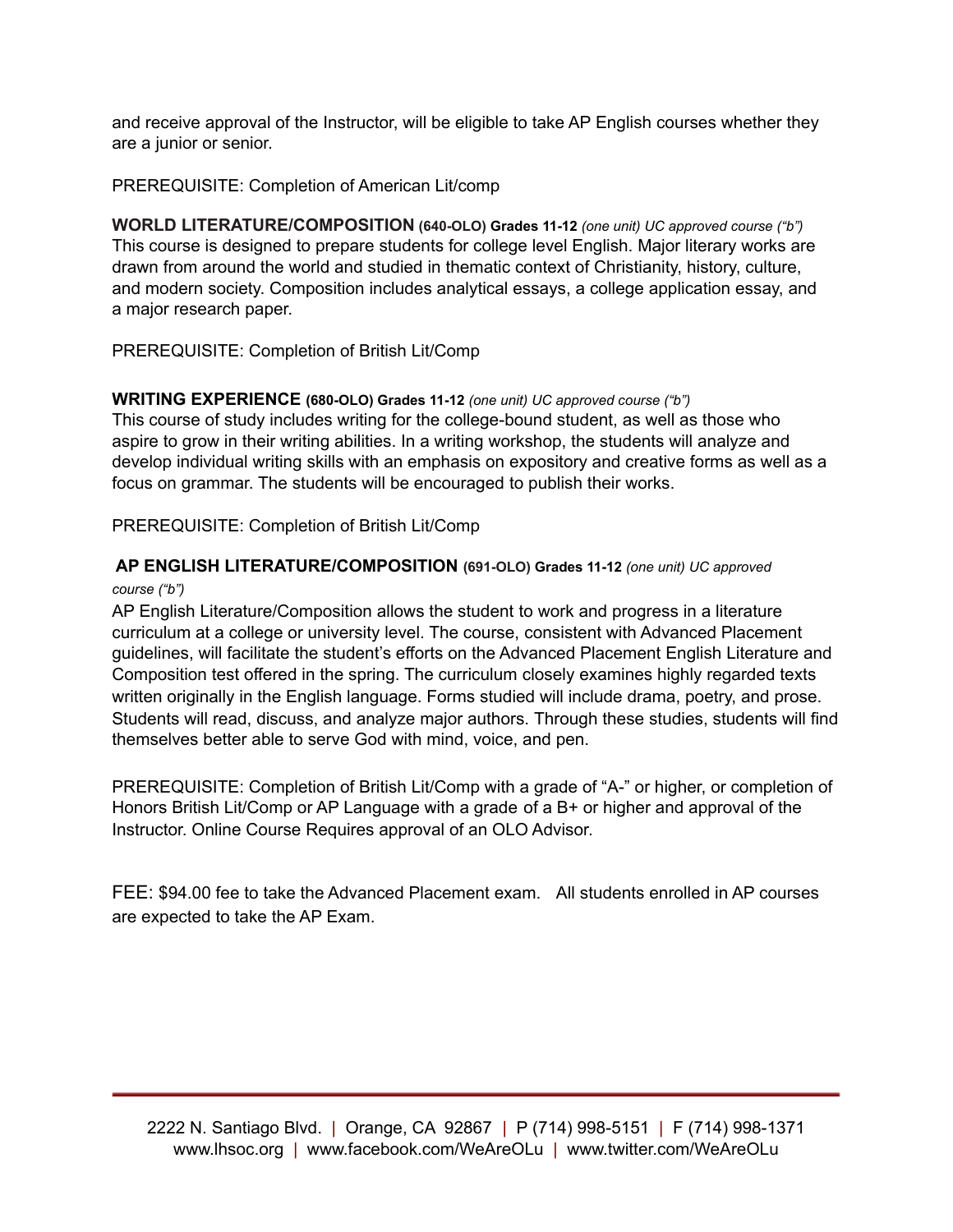# **WORLD LANGUAGE**

### **CHINESE 1 (440-OLO) Grades 9-12** *(one unit) UC approved course ("e)*

Students join various native speakers of Mandarin Chinese as they give a lively introduction to the language and its rich culture. Set in their everyday environment, the native speakers take students through different daily scenarios and give them the necessary skills to read, write, and speak Chinese. In this course, students learn the basic Chinese language. At the very beginning, the course starts by introducing students to a general knowledge of Pinyin, Mandarin Chinese, Chinese dialects, and Chinese characters. After one semester, students will be able to engage in conversation in Chinese including greeting people, introducing themselves to others, and exchanging basic information with others. Students learn to count from 1 to 1000 and make simple sentences in both spoken and written Chinese. They also learn 160 "magical" Chinese characters and use them on a variety of topics. As students walk through the units step by step, they get to know not only the language itself, but also the culture in which the language takes place and keeps developing.

## PREREQUISITE: None.

## **CHINESE 2 (450-OLO) Grades 10-12** *(one unit) UC approved course ("e)*

Chinese 2 enables the students to further develop the communicative skills of listening, speaking, reading and writing of Mandarin Chinese at a more advanced level. Students are immersed in Chinese culture as virtual exchange students in China. Virtual excursions from one Chinese city to another expand their vocabulary helping them learn to interact with others and use appropriate terms to communicate in various everyday situations

PREREQUISITE: A final grade of 65% or better in both semesters of Chinese 1.

## **CHINESE 3 (455-OLO) Grades 11-12** *(one unit) UC approved course ("e)*

Learn more about Chinese culture, including the origins, anecdotes, and etiquette for various cultural settings, using authentic materials. You will also compare and contrast the Chinese culture with your own as you continue to build knowledge of vocabulary, sentence structure, and grammar.

PREREQUISITE: A final grade of 75% or better in both semesters of Chinese 2.

## **CHINESE 4 (460-OLO) Grades 11-12** *(one unit) UC approved course ("e)*

Program designed for students who have learned three years of Chinese. Students will learn 600 basic words for listening and speaking, additional sentence structures with a higher level of syntax complexity, in-depth practice for grammatical items that have already been learned in the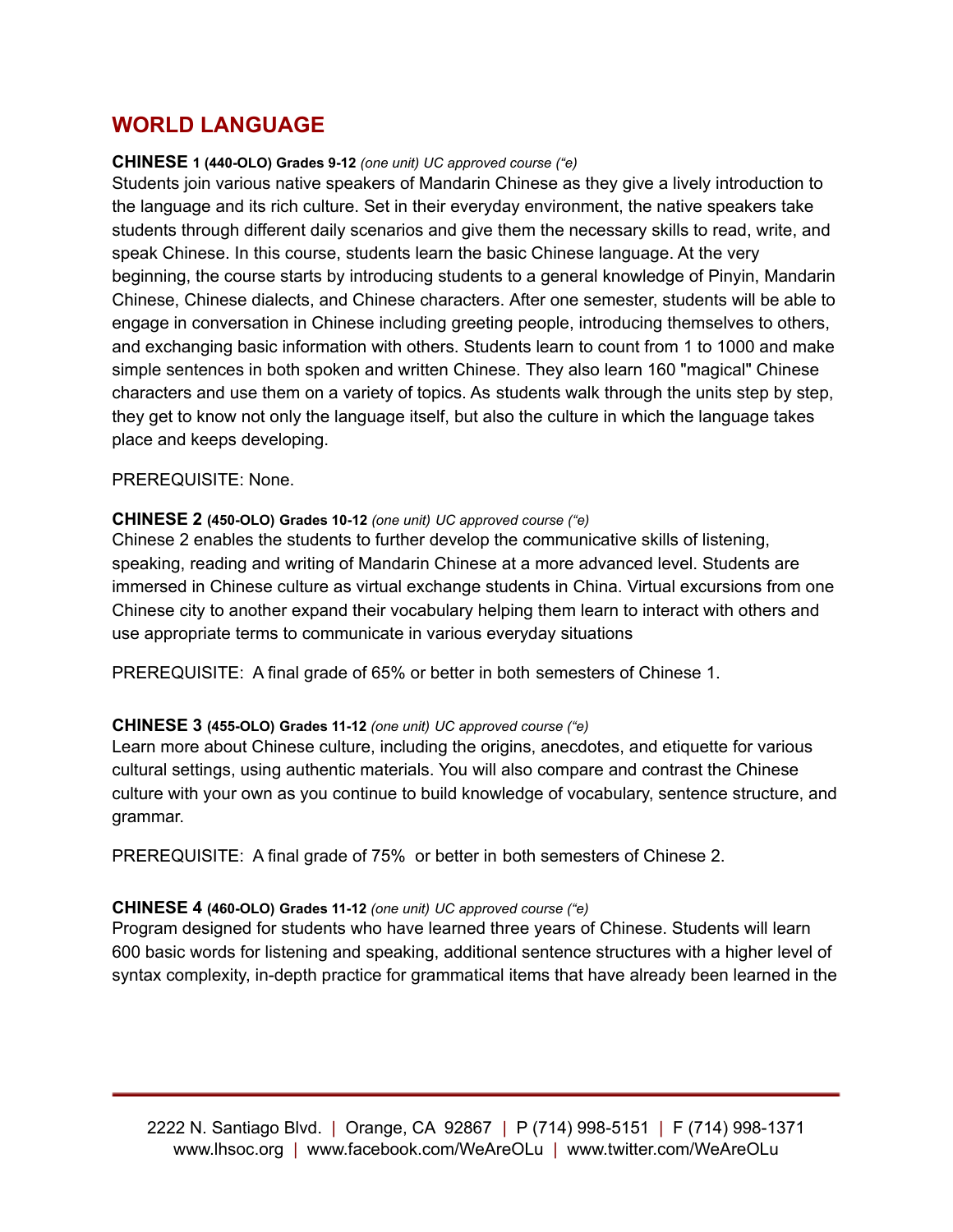past three levels, and new grammar points, including some points used often in written Chinese and modal particles. Students will gain listening, speaking, reading, and writing skills in standard Chinese. Thus, approximately attaining the Intermediate High to Advanced Low level on the ACTEL proficiency scale.

PREREQUISITE: A final grade of 75% or better in both semesters of Chinese 3.

## **FRENCH 1 (470-OLO) Grades 9-12** *(one unit) UC approved course ("e")*

Learn how to introduce yourself and others, share your interests, and talk about the weather, all in the language of Molière. Explore the rich culture of France including historical sites, foods, and sports through interactive activities, written practice, and speaking and listening exercises.

PREREQUISITE: None.

## **FRENCH 2 (480-OLO) Grades 9-12** *(one unit) UC approved course ("e") pending*

Expand your listening, speaking, reading, and writing skills in French through interactive videos, dialogues, and self-checks. Grow your vocabulary and learn to discuss activities in the past, future, and conditional tenses. Explore the francophone world and the influence France has had across the globe. This course provides elective credit.

PREREQUISITE: A final grade of 65% or better in both semesters of French 1.

## **SPANISH 1 (400-OLO) Grades 9-12** *(one unit) UC approved course ("e")*

This course develops language skills through listening, speaking, reading, memorization and acquisition of vocabulary, as well as written exercises. The main goal of this course is to promote oral communication.

PREREQUISITE: None.

## **SPANISH 2** (**410-OLO) Grades 9-12** *(one unit) UC approved course ("e)*

This course continues to develop language skills through listening, speaking, reading and writing to enhance communication in Spanish.

PREREQUISITE: A grade of 65% or better in Spanish 1 in both semesters, and approval of the Instructor and Department Chair. Freshmen & transfer students must pass a placement examination in order to enroll in Spanish 2.

## **SPANISH 3 (420-OLO) Grades 10-12** *(one unit) UC approved course ("e")*

This course is designed to reinforce the foreign language skills learned in Spanish 1 and 2 and to continue to prepare students for living in a global society. Classroom instruction will involve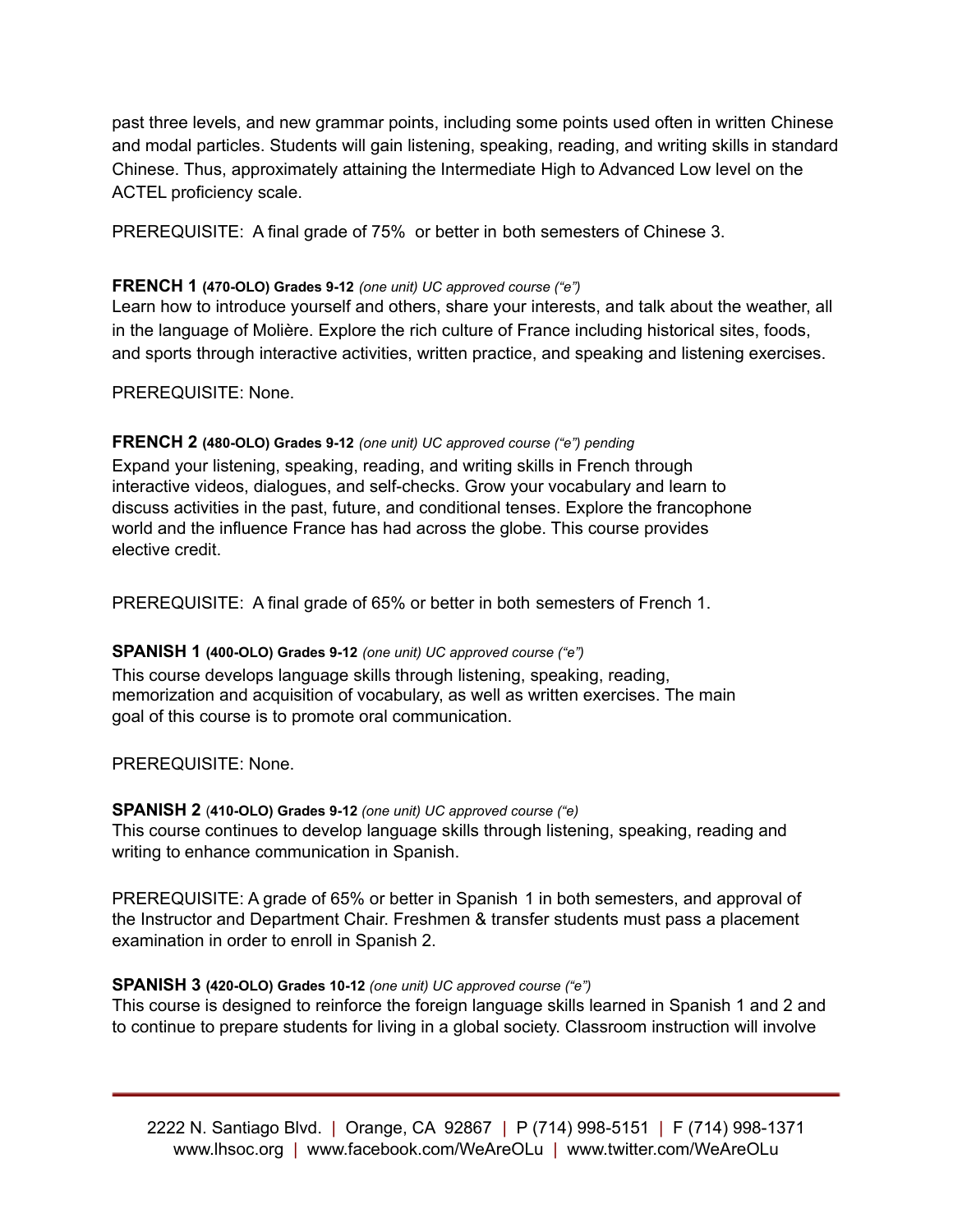the students in communicative tasks through speaking, listening, reading and writing in Spanish.

PREREQUISITE: A final grade of 75% or better in both semesters of Spanish 2 and/or approval of the Instructor and Department Chair.

## **SPANISH 4 (430-OLO) Grades 10-12** *(one unit) UC approved course ("e")*

This course continues the curriculum which was begun in Spanish 3 with a heavy emphasis on grammar and proper articulation. Students will improve their communication skills through discussion, reading, lectures and media presentations. This course will assist students for advanced placement in Spanish.

PREREQUISITE: A final grade of 80% or better in both semesters of Spanish 3 and/or approval of the Instructor and Department Chair.

# **THEOLOGY**

### **THEOLOGY 1 OVERVIEW AND INTRODUCTION TO GOD'S WORD (1010-OLO) Grade 9** *(one unit) Required Course*

During the freshman year, students will be introduced to an overview of the Bible. Each student will not only learn how to use the resources available in the Lutheran Study Bible, but will also be educated in the origins and reliability of Scripture. Using God's Word as the foundation, students will explore creation, covenants, Christ, church, adolescence, adversity, prayer, God's plan for human sexuality and ten key concepts found in Biblical teaching.

## PREREQUISITE: None

## **THEOLOGY 2 NEW TESTAMENT (1020-OLO) Grade 10** *(one unit) Required Course*

Sophomores will study the New Testament to discover the promises of God for our lives and the joy of living life as a Christian. Topics include: an overview of the historical setting for the writing of the New Testament; the four Gospels; the writings of the apostle Paul; the writings of John and Peter; the book of Hebrews, and the doctrines and life applications taken from each of the writings covered.

PREREQUISITE: Completion of Theology 1. Any semester grade of an "F" must be remediated prior to advancing to the next Theology course.

## **THEOLOGY 3 OLD TESTAMENT (1030-OLO) Grade 11** *(one unit) Required Course*

Junior Theology focuses on the conjunction between the Old Testament and the New Testament eras, and the Old Testament's role as the revelation of Yahweh's plan for salvation through the Messiah. This takes place primarily through an investigation of the typological events in Israel's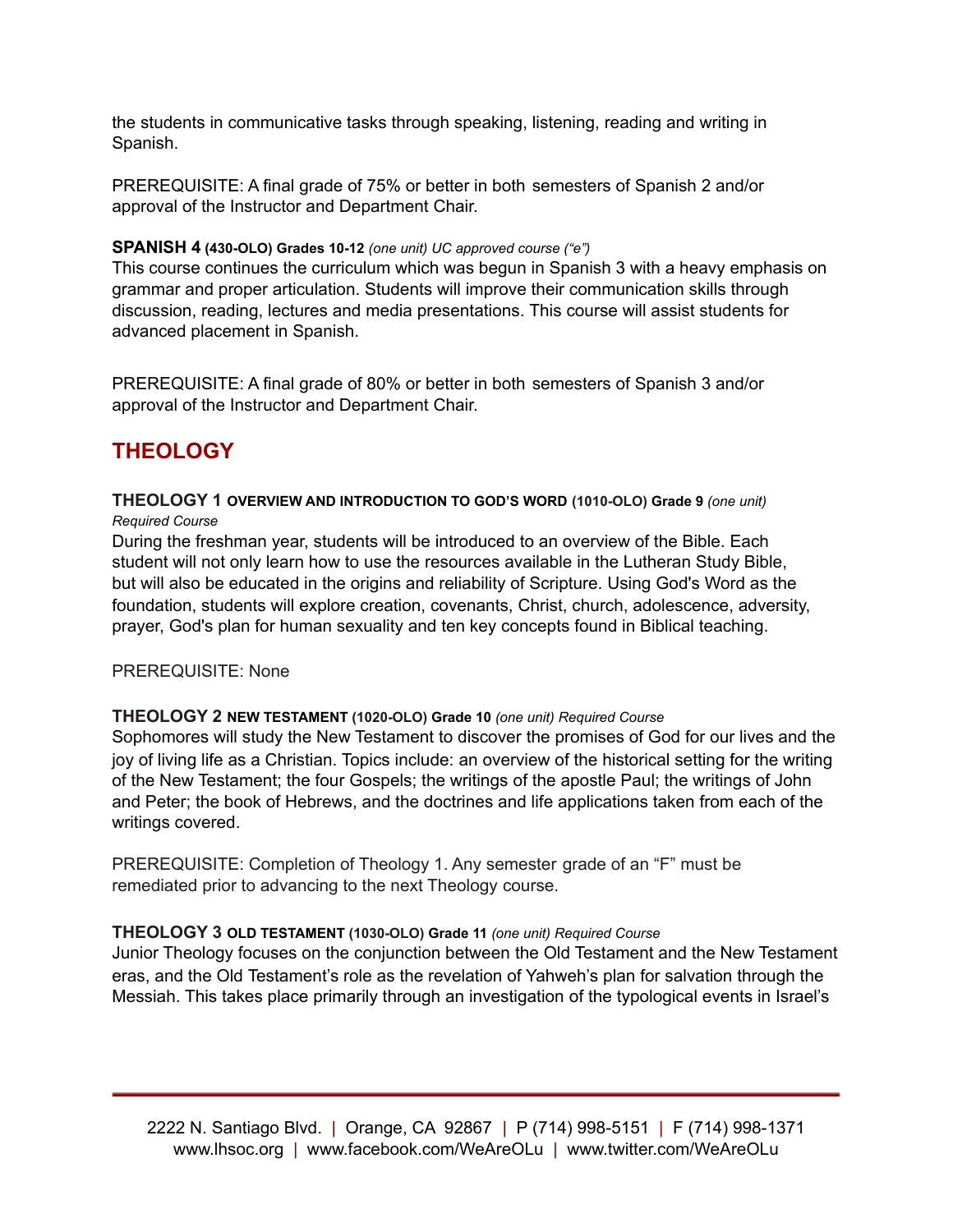history and their covenant- based relationship with Yahweh. Special attention is paid to the foundational role of hermeneutics in the reading and understanding of the Old Testament.

PREREQUISITE: Completion of Theology 2. Any semester grade of an "F" must be remediated prior to advancing to the next Theology course.

## **THEOLOGY 4 CALLED TO BELIEVE (1040-OLO) Grade 12** *(one half-unit)*

This one-semester course is devoted to studying the sole source of Christian theology, namely the Holy Scriptures. Students will examine the major teachings of the Christian faith (i.e. the Triune God, Humanity, Sin, Christology, Justification, vocation, ecclesiology, Eschatology, Sacraments). Not only will students study what Christians believe, the student will be introduced to apologetics. Following this course, students are required to complete either the World Religions course or the Apologetics course.

PREREQUISITE: Completion of Theology 3. Any Theology semester grade of an "F" must be remediated prior to receiving Orange Lutheran High School diploma.

## **THEOLOGY 4 THE CHRISTIAN IN A PLURALISTIC SOCIETY (1043-OLO) Grade 12** *(one half-unit)*

This one-semester course is designed to prepare graduating seniors for the reality they will face as Christians living in a pluralistic society. This course is comprised of several unites including, but not limited to: Intro to World Religions, Intro to Apologetics, Christians and Ethics, Faith in College, and Christian Themes in the Media.

PREREQUISITE: Completion of the semester course Theology 4: Called to Believe. Any Theology semester grade of an "F" must be remediated prior to receiving Orange Lutheran High School diploma.

## **THEOLOGY 4 APOLOGETICS (1044-OLO) Grade 12** *(one half-unit)*

One semester devoted to preparing and equipping the student to defend the faith from modern and postmodern criticism. The goal of this class is to prepare the college bound student to address potential attacks from liberal academia. The student will be able to explain the rational and historical basis that undergird Christianity's claim to exclusive truth.

PREREQUISITE: Final grade of "B" or better in Theology 3 or approval by Department Chair AND completion of the semester course Theology 4 – Called to Believe. Any Theology semester grade of an "F" must be remediated prior to receiving Orange Lutheran High School diploma.

## **Electives**

**ACCOUNTING (444-OLO) Grades 10-12** *(one half-unit)*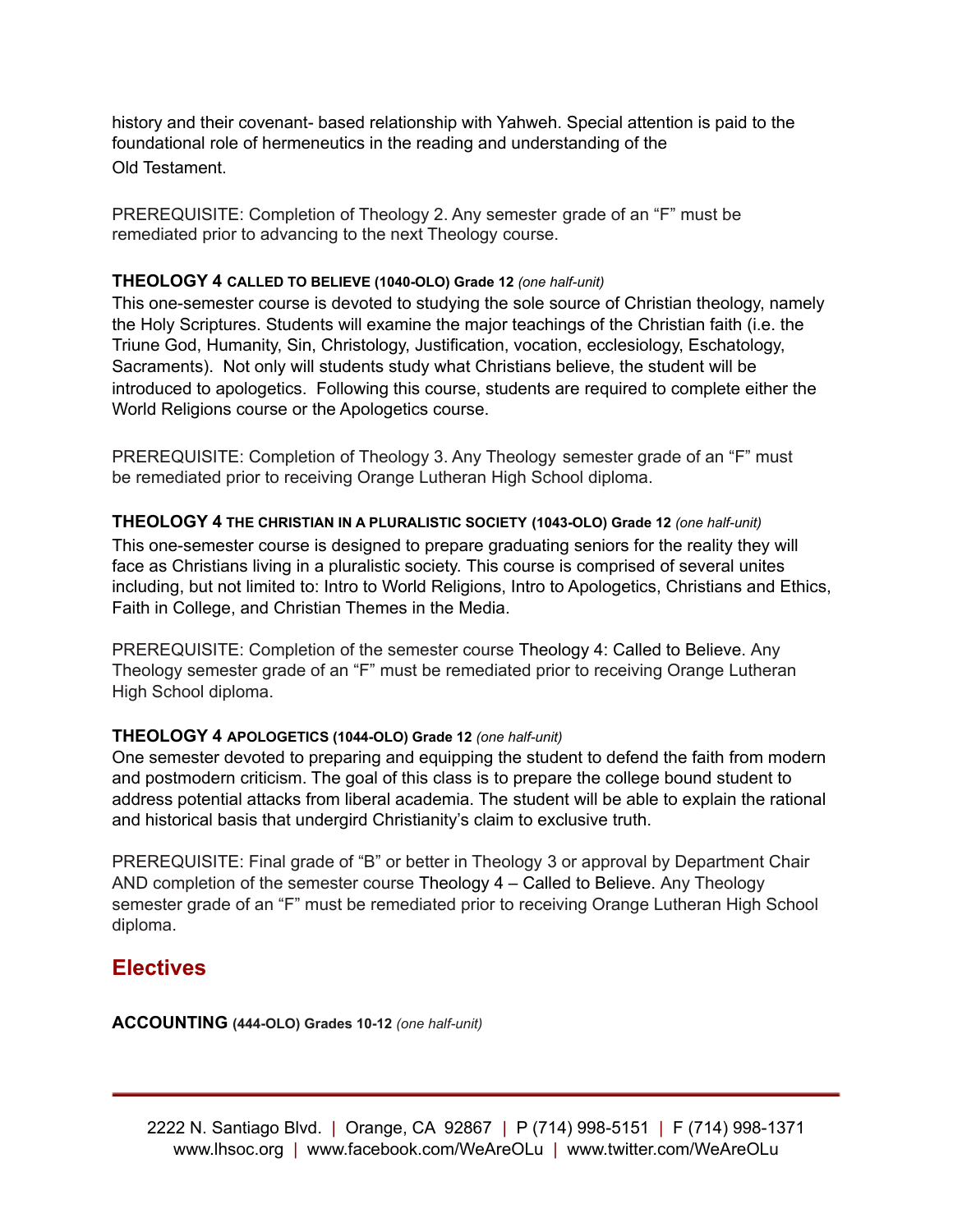Introduction to Accounting focuses on the basics of analyzing, journaling, and completing financial statements for a service business organized as a proprietorship and a merchandising business. Students explore topics such as the accounting equation, T accounts, journalizing, posting to a general ledger, and recording and adjusting financial entries.

PREREQUISITE: None

## **AP ART HISTORY (970-OLO) Grades 11-12** *(one unit) UC approved course ("f")*

Within AP Art History, students will explore the interconnections between culture, art, and historical context through the critical analysis of art, culture, and purpose. Through the use of a defined art historical skill set and reflective learning, students will analyze relationships across cultures with a global lens. The examination of how people have responded to and communicated their experiences through art will enable students to think conceptually about art ranging from prehistory to contemporary. Students will be active participants, engaging with art and its context as they read, research, and collaborate to learn about art, artists, art making, and responses to and interpretations of art. The AP Art History course is structured around three big ideas, three essential questions, twelve learning objectives, and ten content areas outlined within the College Board Advanced Placement Art History Framework.

Each content area is represented by a prescribed image set accompanied by enduring understanding and essential knowledge statements that provide required contextual information to serve as a foundation and catalyst for student learning within the course. The intention is for students to explore art in its historic and cultural contexts.

PREREQUISITE: 90% or better in either the previous English or Social Studies class, 80% or better in the previous AP English or AP Social Studies class.

AP Exam Fee: \$94.00. All students enrolled in AP courses are expected to take the AP Exam.

## **BUSINESS LAW (445-OLO) Grades 10-12** *(one half-unit)*

This course focuses on the foundation of the U.S. legal system in the areas of business and personal law. Students will explore the evolution of our legal and court systems, and understand criminal, civil, property, employment and contract laws, including legalities in business and financing. Activities include, but are not limited to, discussion questions, weekly summaries, lectures, and multi-media activity.

## PREREQUISITE: None

## **INTRODUCTION TO DIGITAL PHOTOGRAPHY A & B (930-OLO) (935-OLO) Grades 9-12** *UC*

*approved course ("f") (one half-unit for each semester online course)*

This course focuses on the basics of digital photography, and the basics of photography in general. Studies include using the camera, file transfer and storage, post-production, elements of composition, the properties of light, black and white conversion, watermarks, and image selection for portfolios. Students are required to read lectures, respond to discussion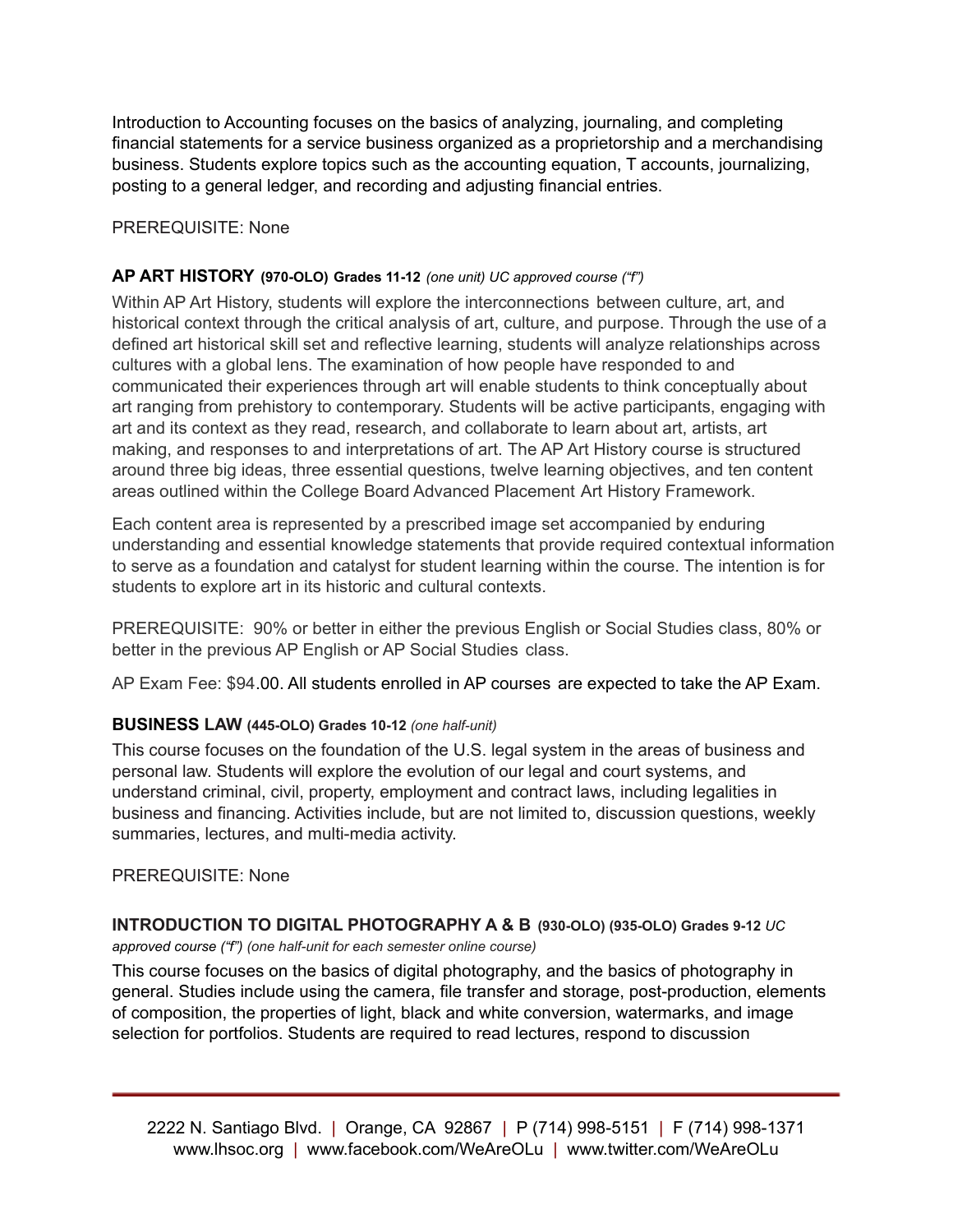questions, view the work of their classmates and professional photographers, photograph images out on assignment and make necessary corrections to photos before submission in this course. Digital Photo A can be taken as just a half-unit class.

PREREQUISITE: Must take Introduction to Digital Photography A prior to taking Introduction to Digital Photography B.

## **MULTIMEDIA DESIGN CONCEPTS (915-OLO) Grades 9-12** *(one-half unit)*

This course combines the elements of art, the principles of design and computer-generated audio/visual techniques with an emphasis on creative problem-solving skills. Course discussions and assignments guide students to a stronger grasp of media literacy and visual communication, with the development of basic proficiency in interactive media design. Using up-to-date software, students will be able to create static digital presentations, simple animations and interactive media pieces. Students will also develop self-promotional pieces and successfully publish their work to the Internet in the form of a Webfolio.

## PREREQUISITE: None

**MUSIC APPRECIATION A and B (910-OLO) (911-OLO) Grades 9-12** *(one half-unit for each semester online course) UC approved course ("f")*

In this course, students explore a variety of musical styles, forms, fundamentals, instruments, and composers. They will learn about the social backgrounds of various artists and how the various styles and periods reflect the mainstream of history and influence and are influenced by the society at large. There is a focus on listening skills that sharpen students' aesthetic valuing of music and its elements that allows students to engage and interact with music. Students gain an understanding of melody, harmony, rhythm and meter, tempo, dynamics, and others, and learn how these are combined to produce the effects of the music they hear. Genre studies include the Romantic era, the 20th century, and American popular music. Learning methodology includes assigned readings, listening, lectures, discussion responses, high-frequency online interaction with classmates, and introspective learning summaries. Music Appreciation A can be taken as just a half-unit class.

## PREREQUISITE: None

**VIDEO GAME DESIGN A and B (945-OLO) (946-OLO) Grades 9-12** *(one half-unit for each semester online course)*

The first semester provides an introduction to the game design industry to study various career opportunities. Students will evaluate games and their use of images, sound effects and music to make the games attractive to players. Using game design software Fusion 2.5, they will develop multilevel games. Students will design a game from scratch using relevant software, and add original sound effects, audio, and music. Video Game Design A can be taken as just a half-unit class. Students must have access to a Windows based computer to complete the class.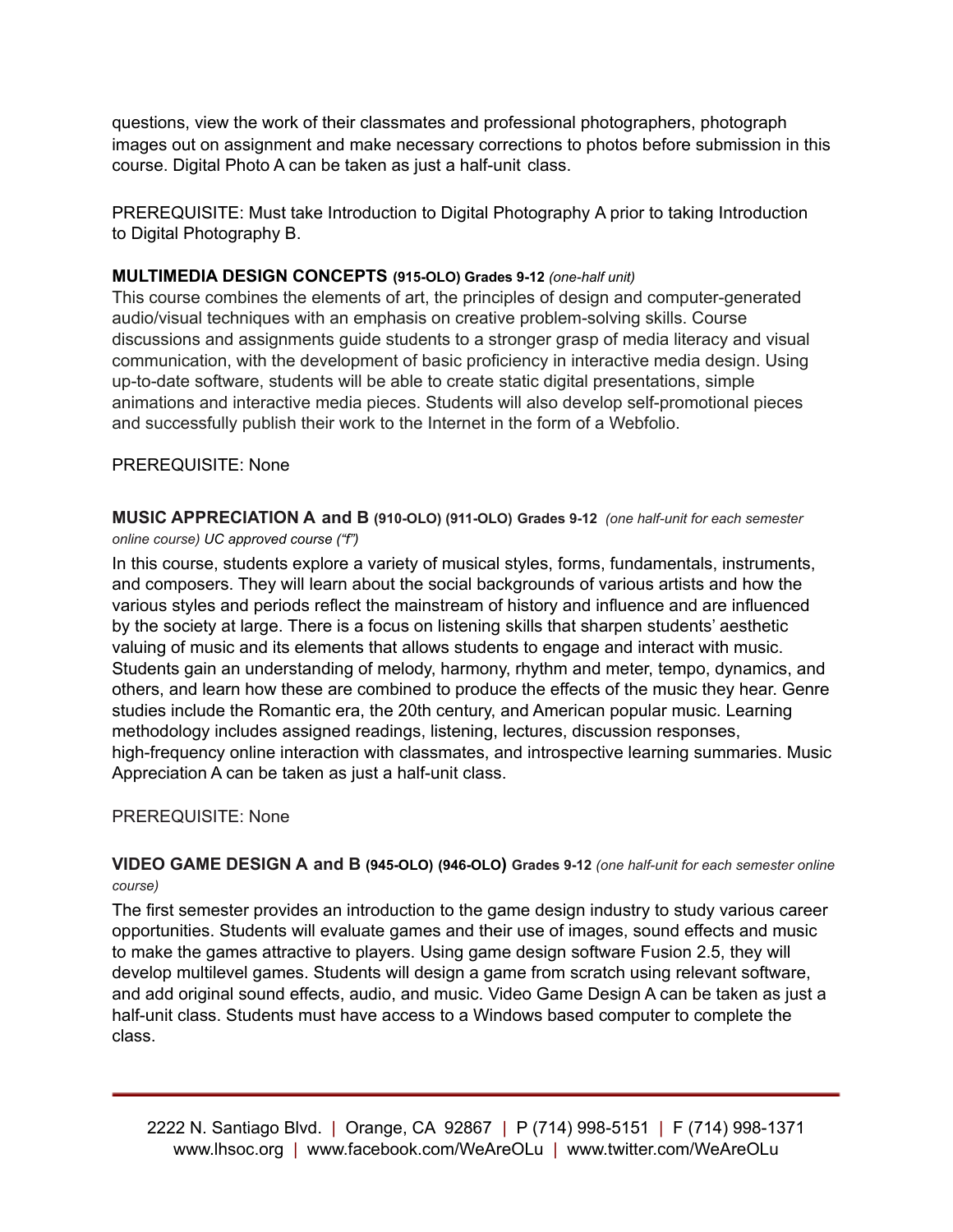The second semester leads students further through the theory and process of designing and programming computer games. The history, genre and future of gaming are considered. A unit on successful game attributes will include game plots, controls, strategies, graphics and Foley sound effects. The planning of their students' game project will study storyline, characters, music, and flowcharting. Students will play other students' games and provide feedback.

PREREQUISITE: None for Video Game Design A. A 80% or better in the A section is the prerequisite for taking the B section.

# **Middle School**

## **YEARLONG ALGEBRA l** *(3 lessons a week for 32 weeks)*

This course teaches students to solve linear equations, use linear equations to solve word problems, solve systems of linear equations, factor & solve quadratic equations, and simplify expressions involving polynomials, exponents & radicals. Topics in Algebra 1 comprise a large portion of many college entrance exams.

PREREQUISITE: Placement test

## **YEARLONG GEOMETRY** *(3 lessons a week for 32 weeks)*

The focus of this course is to provide a comprehensive evaluation of geometric terms and processes. Students will study inductive and deductive reasoning; congruent segments and angles; parallel and perpendicular lines; proofs; logic; transformations; and the Pythagorean Theorem, with emphasis placed on reasoning and problem solving. Learning methodology includes, but is not limited to, assigned readings, video lectures, discussion questions, and solving mathematical problems.

PREREQUISITE: Placement test

## **YEARLONG SPANISH l** *(3 lessons a week for 32 weeks)*

This course focuses on developing language skills through listening, speaking, reading, memorization, and acquisition of vocabulary, as well as written exercises. Each week covers thematic subjects through pertinent to students' lives. The themes are incorporated into grammatical lessons. Specific topics and activities for the first semester include: common vocabulary--including articles and adjectives. Learning methodology includes assigned readings, lectures, discussion responses, online interaction with classmates, and introspective learning summaries.

PREREQUISITE: Placement test

## **YEARLONG SPANISH ll** *(3 lessons a week for 32 weeks)*

This course continues to develop language skills through listening, speaking, reading and writing to enhance communication in Spanish.